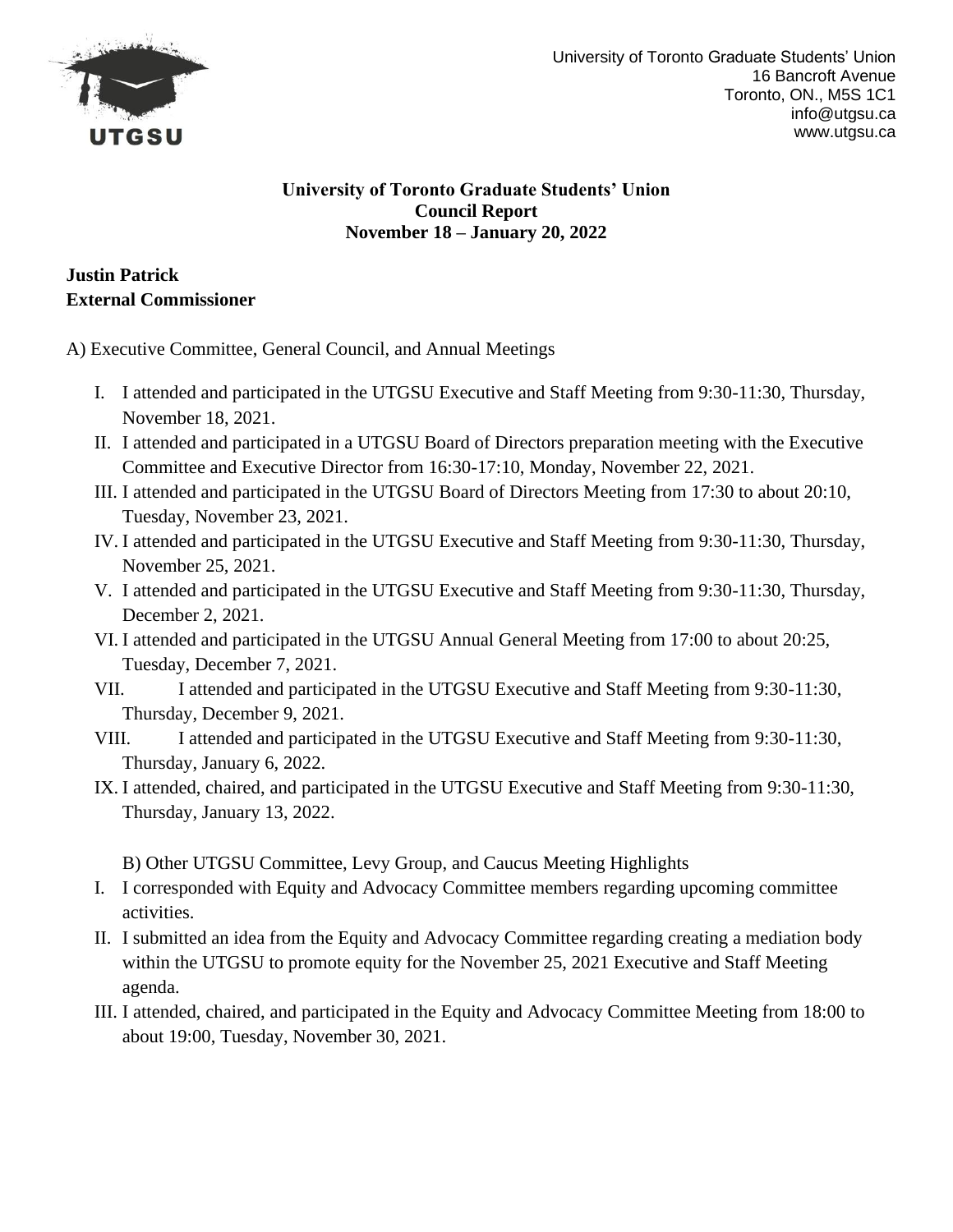

- IV. I met with a member of the Equity and Advocacy Committee from 11:00-11:30, Monday, January 17, 2022 to answer questions about the Equity and Advocacy Committee Vice-Chair position that became vacant in late November 2021.
- V. I shared text for an announcement encouraging students to join the Equity and Advocacy Committee with the UTGSU Communications & Engagement Strategist that was sent out to members in the January 20, 2022 UTGSU Digest email newsletter.
- C) University of Toronto Governing Body and Other Meeting Highlights
	- I. I attended and participated in the CFS National General Meeting, from 12:00-17:00, Thursday, November 18, 2021.
	- II. I attended, presented at, and participated in the UTGSU's second Course Union Orientation event from 17:00-19:00, Thursday, November 18, 2021.
	- III. I attended and participated in a meeting of the Graduate Students of Canada from 15:00-16:30, Wednesday, November 24, 2021. I shared information about the Global Student Government Coalition and tried to convince them to collaborate with more students.
	- IV. I attended and participated in a meeting with David Sasaki from University Planning from 10:00- 10:30, Monday, November 29, 2021 to discuss updates on finding new UTGSU office space.
	- V. I attended and participated in a Canadian Coalition for Youth, Peace and Security meeting from 9:00- 10:00 and from 10:30-12:00, Monday November 29, 2021, during which I provided policy proposal topics to advocate for in relation to peace and security for students in Canada.
	- VI. I attended and participated in a meeting with the Executive Director, Internal Commissioner, and lawyer Matthew Joseph from 12:00 to about 14:00 to discuss matters pertaining to the proposed bylaws restructure.
	- VII. I attended, facilitated, and participated in the CFS Campaigns Training for UTGSU Members from 16:00-17:30, November 29, 2021.
	- VIII. I attended and participated in a networking event with Civicus organizations from 10:00-11:30, Monday, December 6, 2021.
	- IX. I attended and participated in a meeting of the University of Toronto Council of Student Services from 13:00-14:30, Monday, December 6, 2021.
	- X. I attended and participated in a meeting with University of Toronto Office of the Vice-Provost of Students from 15:00-16:00, Monday, December 6, 2021.
	- XI. I attended and participated in a UTGSU Annual General Meeting preparation meeting with the UTGSU Executive and the Executive Director from 17:00-18:00, Monday, December 6, 2021.
	- XII. I attended and participated in a meeting with Civicus organizations to discuss funding opportunities from 8:00-9:30, Tuesday, December 7, 2021.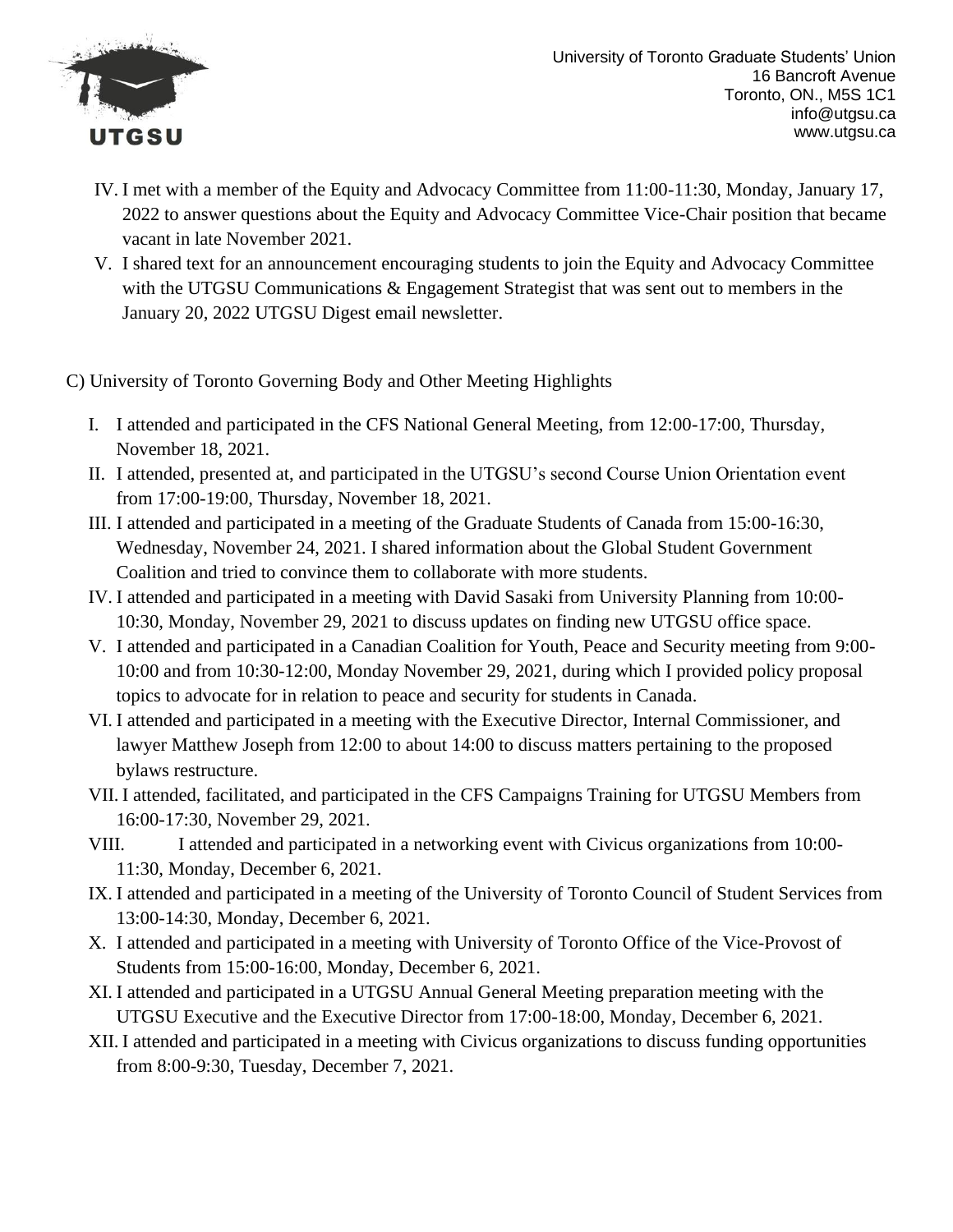

- XIII. I attended and participated in a call with the Executive Director from about 20:35 until about 21:40, Tuesday, December 7, 2021 to discuss matters pertaining to committees and external affairs.
- XIV. I attended and participated in an information session provided by the University of Toronto regarding planned construction projects for Site 1 – Block L from 13:00-14:30, December 9, 2021.
- XV.I attended and participated in a University of Toronto Student Life Budget Committee meeting from 13:30-14:30, January 6, 2022.
- XVI. I attended and participated in a meeting with the SGS Dean from 11:00-12:00, Tuesday, January 12, 2022.
- XVII. I attended and participated in a meeting with University of Toronto administrators from the University of Toronto University Planning Office from 10:00-10:30, Wednesday, January 13, 2022.
- XVIII. I attended and participated in a University of Toronto Council on Student Services meeting from 13:00-14:30, Wednesday, January 13, 2022.
- XIX. I attended and participated in a CFS-Ontario Executive Committee meeting from 12:30-13:00, Thursday, January 13, 2022.
- XX.I attended and participated in a University of Toronto Community Liaison Committee meeting from 18:00-20:00, Thursday, January 13, 2022.
- XXI. I attended and participated in a University of Toronto Council on Student Services meeting from 13:30-14:30, Monday, January 17, 2022.
- D) Other Meetings, Issues, Significant Events and Information Highlights
	- I. I held office hours from 16:00-18:00, Wednesday, November 24, 2021.
	- II. I sent the Canadian Coalition for Youth, Peace and Security (CCYPS) a completed version of the MOU between the UTGSU and CCYPS.
	- III. I promoted the CFS Campaigns Training to University of Toronto departments and relevant student organizations.
	- IV. I shared information about a potential grant opportunity from Civicus with the Finance Commissioner.
	- V. I had a call with the Executive Director from about 21:00 to about 22:00, Tuesday, November 22, 2021 to discuss ideas regarding external affairs and related UTGSU topics.
	- VI. I shared information about an upcoming CCYPS event with the UTGSU Executive Committee.
	- VII. I liaised with CFS Public Affairs Officer Erin Callary regarding the upcoming CFS Lobby Week. I shared information about this advocacy opportunity with the UTGSU Executive Committee.
	- VIII. I held virtual office hours from 16:00-18:00, Wednesday, December 1, 2021.
	- IX. I liaised with Civicus regarding a potential meeting with the Civicus membership team to provide input on how the Civicus coalition can better support student unions.
	- X. I continued promotion efforts for the CFS Campaigns Training.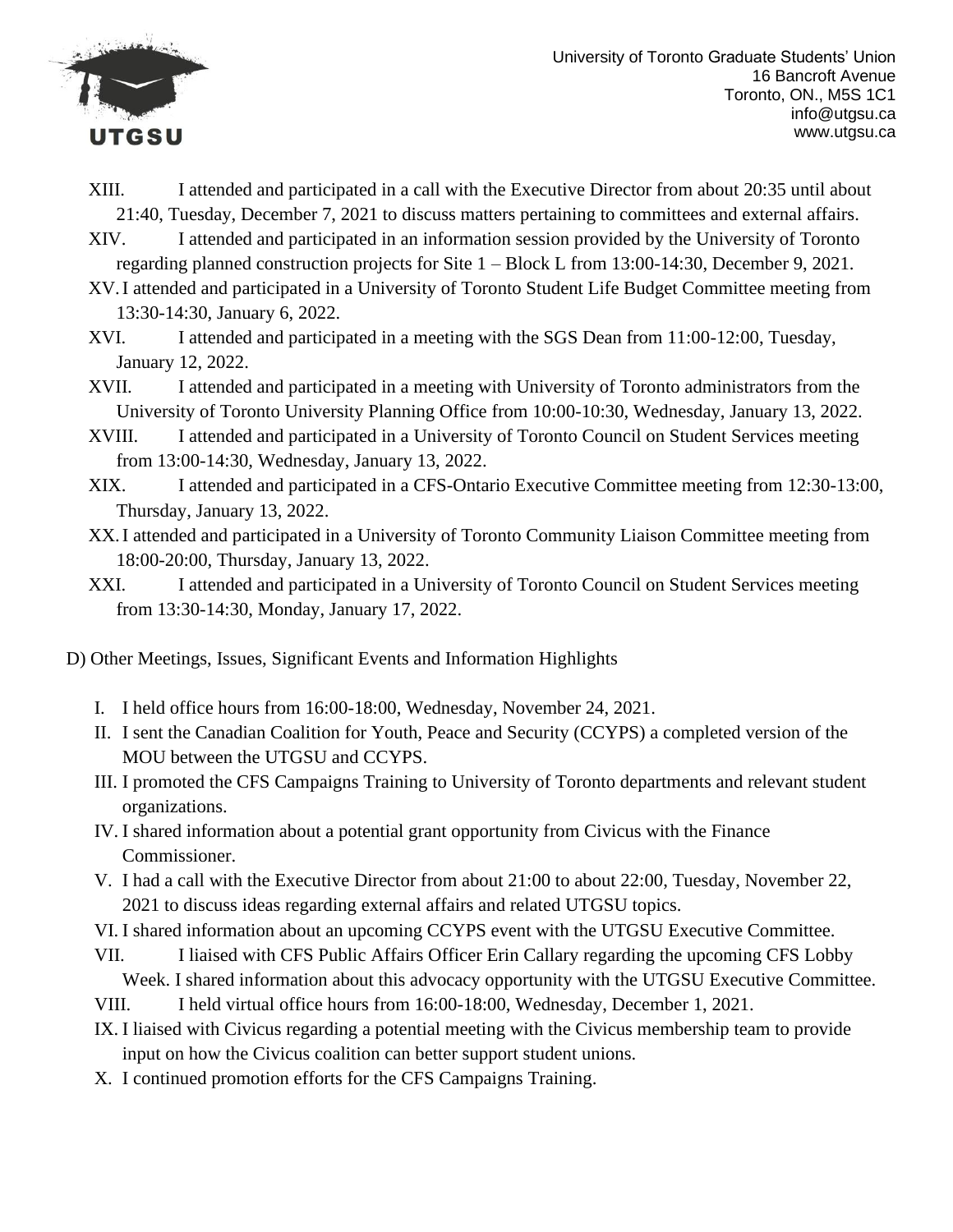

- XI. I had a call with the Executive Director from 10:38-13:06, Friday, November 26, 2021 to discuss topics pertaining to external affairs and other aspects of the UTGSU.
- XII. I liaised with the presenters from the CFS Campaigns Training for UTGSU Members regarding circulating their presentation and resources with attendees.
- XIII. I met with U of T graduate student and researcher Cindy Lui to provide UTGSU input on a study related to police violence and mental health on campus.
- XIV. I held virtual office hours from 16:00-18:00, Wednesday, December 8, 2021.
- XV. I liaised with Civicus regarding obtaining UTGSU access to Civicus' new online platform.
- XVI. I corresponded with a student to share resources from the CFS Campaigns Training for UTGSU members.
- XVII. I onboarded the External Commissioner email account to the Civicus online collaboration space and monitored Civicus updates.
- XVIII. I responded to an information request from *The Varsity* regarding the student union joint letter on the return to campus.
- XIX. I supported and participated in the Canadian Coalition for Youth Peace and Security (CCYPS)'s video campaign to oppose student and youth tokenization in decision-making spaces.
- XX. I registered for CFS Lobby Week activities and shared registration information with the Internal Commissioner and Academics and Funding Commissioner 1&2 who volunteered to participate.
- XXI. I corresponded with CFS-Ontario staff regarding the January CFS-Ontario Executive meeting.
- XXII. I corresponded with CFS staff member and U of T student Andrew Kesik regarding boosting UTGSU activism efforts upon the request of CFS-Ontario National Executive Representative Kayla Weiler and CFS National Deputy Chairperson Wesam AbdElhamid Mohamed.
- XXIII. I attended and participated in a meeting with the Commissioner for Academics  $3 & 4$  and Finance Commissioner from 14:00-15:30, Monday, January 10, 2022 to discuss upcoming initiatives.
- XXIV. I had a call with CFS-Ontario National Executive Representative Kayla Weiler from 16:00- 16:30, Tuesday, January 12, 2022 regarding advocacy and activism in CFS-Ontario and the international level.
- XXV. I liaised with CFS National Graduate Caucus Chairperson Jessica Kearney regarding graduate student organizing in Canada.
- XXVI. I liaised with CUPE 3902 External Liaison Officer Eriks Bredovskis regarding the return to campus joint letter.
- XXVII. I liaised with Lisa Haley from the University of Toronto Graduate Centre for Graduate Mentorship and Supervision regarding potential collaboration with the UTGSU.
- XXVIII. I held virtual office hours from 16:00-18:00, Wednesday, January 20, 2022.
- XXIX. I attended and participated in a meeting with the University Governance Commissioner from 15:00-16:00, Friday, January 14, 2022 to discuss upcoming initiatives.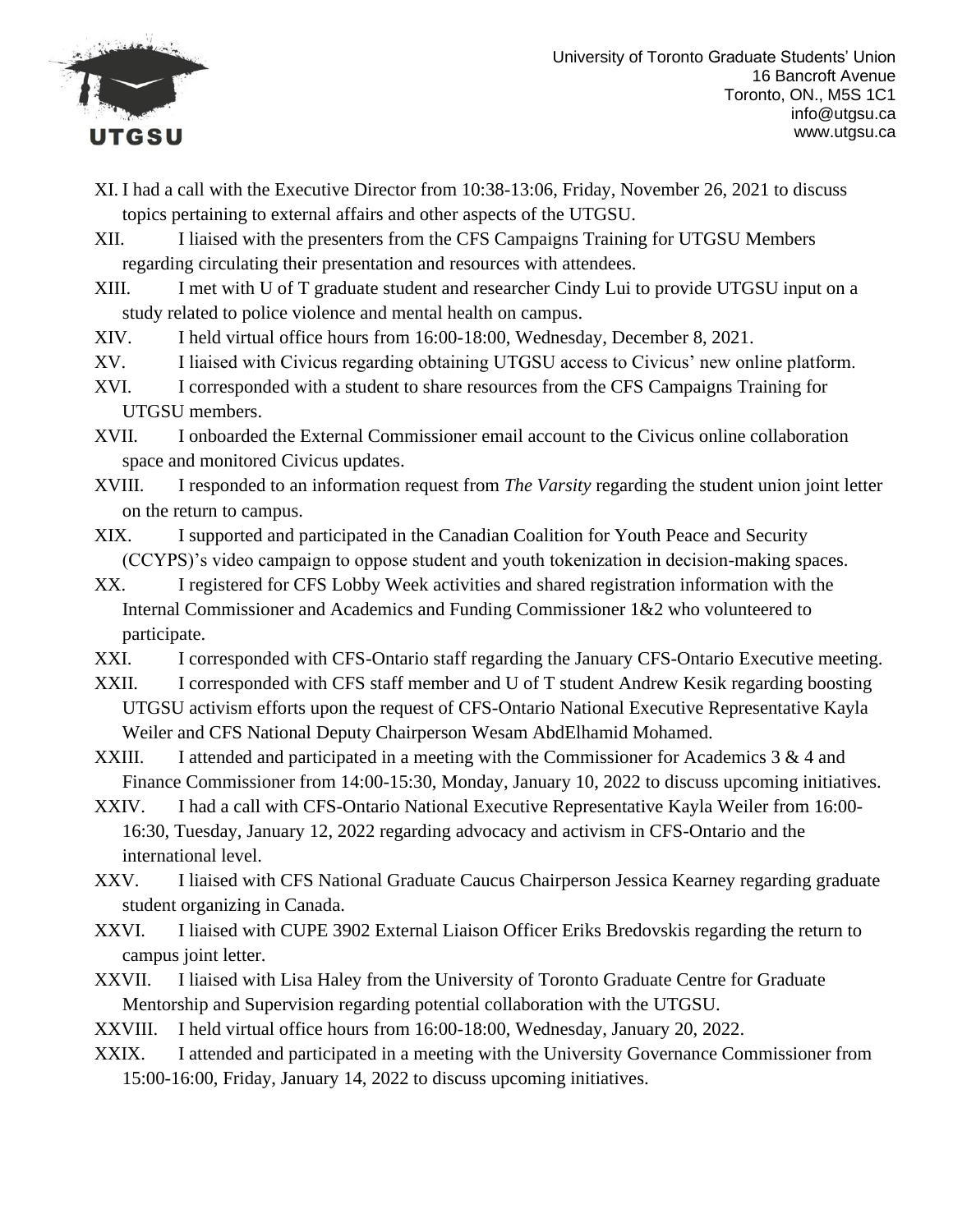

- XXX. I met with Lisa Haley from the University of Toronto Graduate Centre for Graduate Mentorship and Supervision office from 12:10-13:10, Tuesday, January 18, 2022 to discuss potential collaboration with the UTGSU.
- XXXI. I liaised with Pierre Magambo from Centre d'Encadrement des Filles, Adultes et Jeunes Désœuvrés regarding a potential partnership with the UTGSU.
- XXXII. I liaised with University of Toronto Director for Student Engagement Adam Kuhn and University of Toronto Student Life Coordinator Rose Lin regarding Co-curricular record designations for UTGSU positions. They sent a submission form and instructions for creating co-curricular record designations for UTGSU roles students fulfill.
- XXXIII. I onboarded the External Commissioner email account to the Association of Association Executives (AAE) website so future External Commissioners can benefit from the free professional development services AAE provides.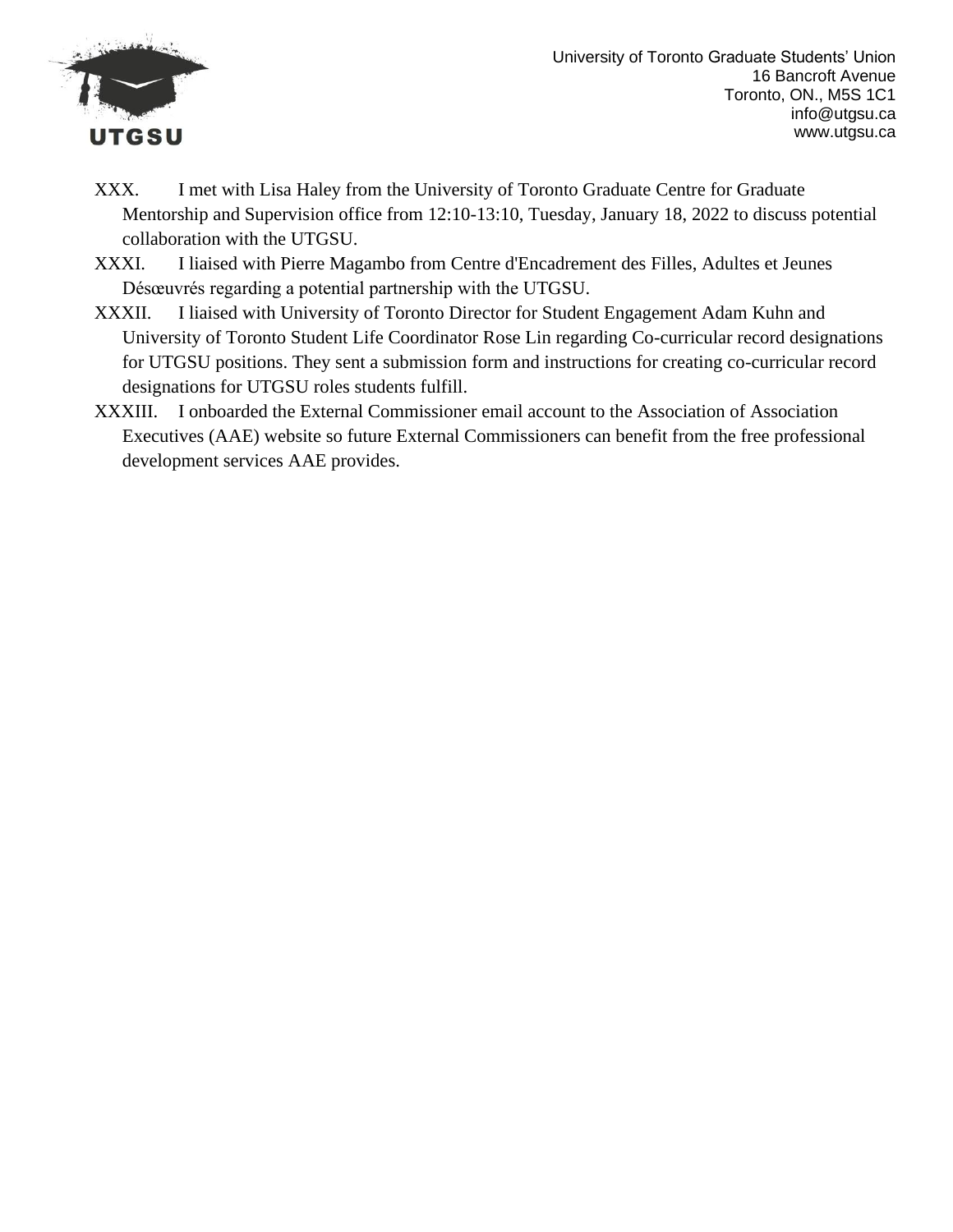

### **An-Noûra Compaoré Civics and Environment Commissioner**

A) Executive Committee, General Council, and Annual Meetings

- I. I attended and participated in the UTGSU Executive and Staff Meeting from 9:30-11:30, Thursday, November 18, 2021.
- II. I attended and participated in a UTGSU Board of Directors preparation meeting with the Executive Committee and Executive Director from 16:30-17:10, Monday, November 22, 2021.
- III. I attended and participated in the UTGSU Board of Directors Meeting from 17:30 to about 20:10, Tuesday, November 23, 2021.
- IV. I attended and participated in the UTGSU Executive and Staff Meeting from 9:30-11:30, Thursday, November 25, 2021.
- V. I attended and participated in the UTGSU Executive and Staff Meeting from 9:30-11:30, Thursday, December 2, 2021.
- VI. I attended and participated in the UTGSU Annual General Meeting from 17:00 to about 20:25, Tuesday, December 7, 2021.
- VII. I attended and participated in the UTGSU Executive and Staff Meeting from 9:30-11:30, Thursday, December 9, 2021.
- VIII. I attended and participated in the UTGSU Executive and Staff Meeting from 9:30-11:30, Thursday, January 6, 2022.
	- IX. I attended and participated in the UTGSU Executive and Staff Meeting from 9:30-11:30, Thursday, January 13, 2022.
	- X. I attended, chaired, and participated in the UTGSU Executive and Staff Meeting from 9:30-11:30, Thursday, January 20, 2022.

B) Other UTGSU Committee, Levy Group, and Caucus Meeting Highlights

- I. I attended and participated in an information session provided by the University of Toronto regarding
- II. planned construction projects for Site 1 Block L from 13:00-14:30, December 9, 2021.
- III. I attended and participated in the CRO nominating committee meeting from 17:00 to 18:00 on Monday 10, 2022.
- IV. I shared promotion material with the UTGSU Communications & Engagement Strategist that was sent out to members in the January 20, 2022 UTGSU Digest email newsletter to encourage students to register for the Hart House Changemaker Series event.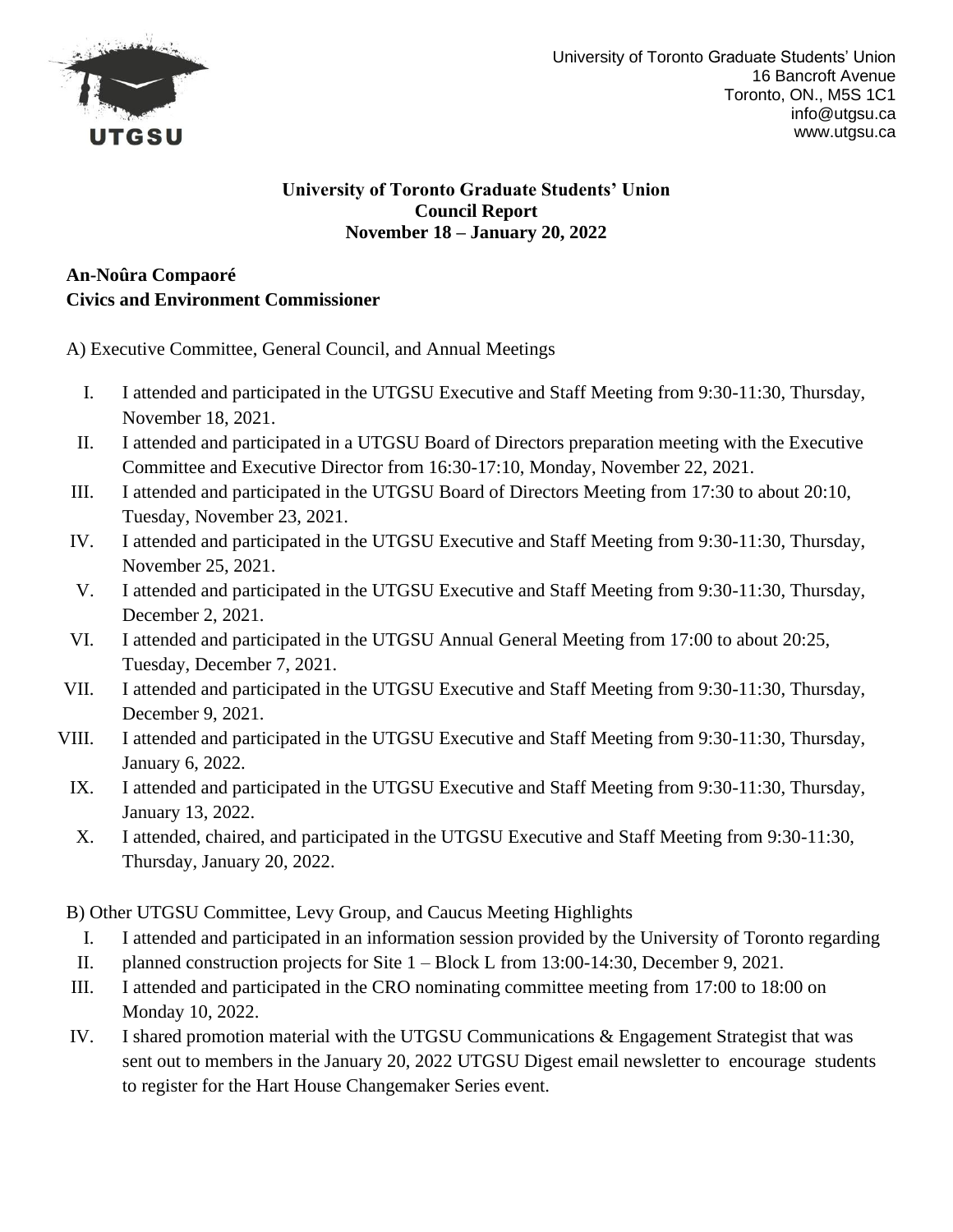

C) University of Toronto Governing Body and Other Meeting Highlights

- I. I attended and participated in a UTGSU Annual General Meeting preparation meeting with the UTGSU Executive and the Executive Director from 17:00-18:00, Monday, December 6, 2021.
- II. I attended and participated in a University of Toronto Student Life Budget Committee meeting from 13:30-14:30, January 6, 2022.
- III. I attended and participated in University of Toronto administrators from the University of Toronto University Planning Office from 10:00-10:30, Wednesday, January 13, 2022.
- IV. I attended and participated in a University of Toronto Board of Stewards meeting from 17:30- 18:30, Thursday, January 13, 2022.
- V. I attended and participated in a University of Toronto Community Liaison Committee meeting from 18:30-20:00, Thursday, January 13, 2022.

D) Other Meetings, Issues, Significant Events and Information Highlights

- I. I attended the second Course Union Orientation on Thursday 16 November 2021 from 17:00 19:00.
- II. I met and discussed with James Slaven from University of Toronto LEAP on Tuesday 23 November
- III. 2021 from 15:30 16:00 to discuss a potential partnership with the UTGSU.
- IV. I met and discussed with Lynne Alexandrova to discuss the Civics and Environment Committee
- V. Legislative Planning on Tuesday 23 November from 16:10 to 16:45.
- VI. I drafted the Civics and Environment Committee's Legislative Program 2021-2022. I have been in contact with Lena Yusim from Boards of Steward about upcoming meetings.
- VII. I have been in contact with the Executive Director of the UTGSU about potential dates for the CRO nominating committee.
- VIII. I met with the CRO nominating committee from 17:00-18:00.
- IX. I attended the Board of Stewards meeting from 17:30 19:30.
- X. I wrote and sent my AGM report.
- XI. I began planning my legislative programs, events and campaigns.
- XII. I held office hours from 17:00-18:00, Wednesday, December 8, 2021.
- XIII. I attended the Boards of Stewards: Budget Workshop 1 from 10:00 to 12:00 on Wednesday 08
- XIV. December 2021.
- XV. I attended the Boards of Stewards: Budget Workshop 2 from 14:00 to 16:00 on Thursday 09
- XVI. December 2021.
- XVII. I communicated about an upcoming event partnership between the UTGSU and Hart House.
- XVIII. I communicated with the UTGSU Executive Director about the upcoming gym opening.
- XIX. I am working on upcoming campaign events.
	- XX. I liased with the Academic and Funding Commissioner 3 and 4 about an upcoming partnership for the tenants' rights event.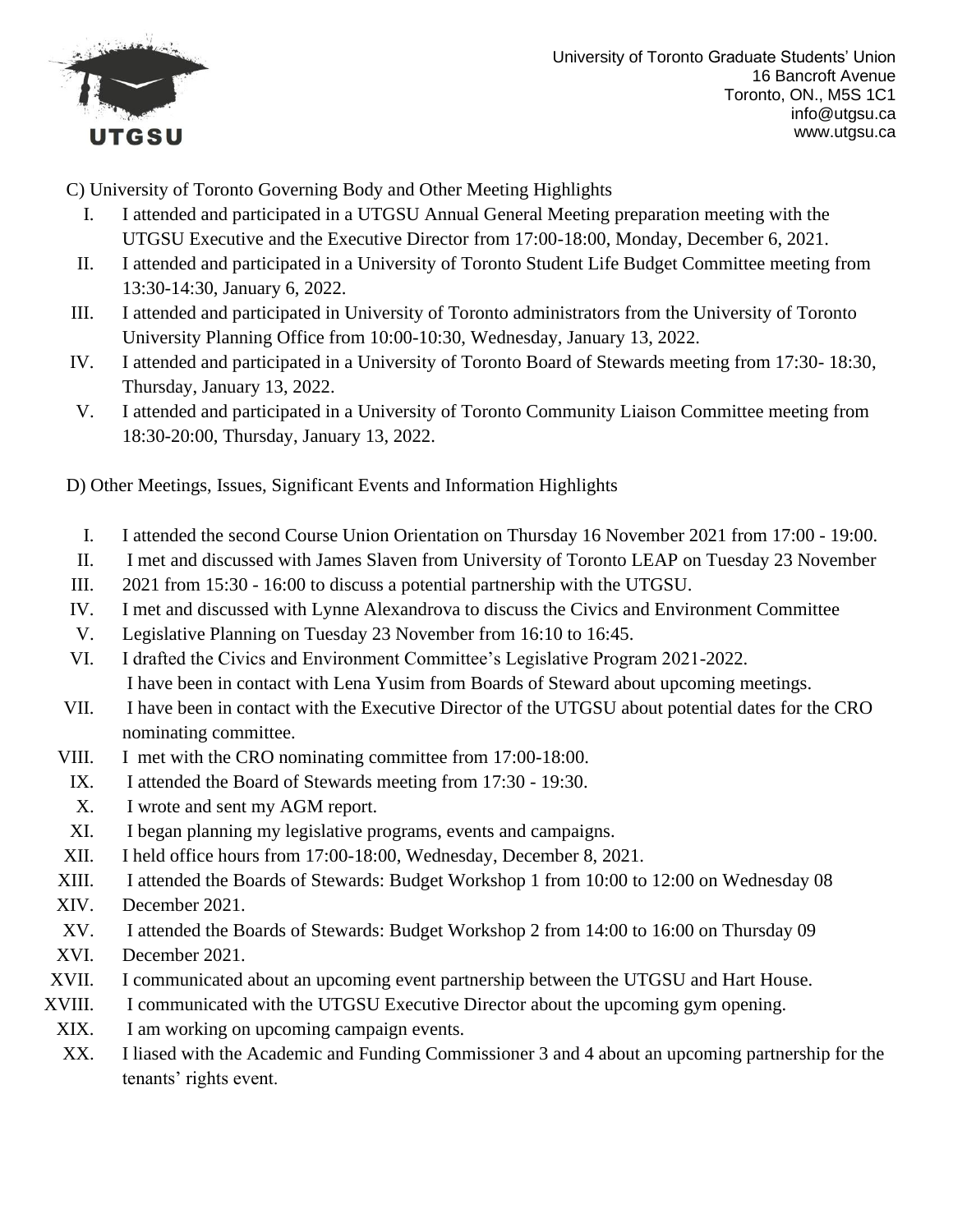

### **June Li Finance Commissioner**

A) Executive Committee, General Council, and Annual Meetings

- I. I attended and participated in the UTGSU Executive and Staff Meeting at 9:30-11:30, Thursday, Nov  $18<sup>th</sup>$ .
- II. I attended and participated in UTGSU Executive Council Prep Meeting on Nov 22nd
- III. I attended and participated in Council Meeting on Nov. 23rd
- IV. I chaired and participated in the UTGSU Executive and Staff Meeting at 9:30-11:30, Thursday, Nov.  $25<sup>th</sup>$
- V. I attended and participated in the UTGSU Executive and Staff Meeting from 9:30-11:30, Thursday, December 2, 2021.
- VI. I attended and participated in the UTGSU Annual General Meeting from 17:00 to about 20:25, Tuesday, December 7, 2021.
- VII. I attended and participated in the UTGSU Executive and Staff Meeting from 9:30-11:30, Thursday, December 9, 2021.
- VIII. I attended and chaired the UTGSU Executive and Staff Meeting at Jan. 6<sup>th</sup>.
- IX. I attended and participated in the UTGSU Executive and Staff Meeting on Jan. 13th<sup>th</sup>.
- B) Other UTGSU Committee, Levy Group, and Caucus Meeting Highlights
	- I. Chaired and participated in Finance Committee Nov.  $25<sup>th</sup>$
- C) University of Toronto Governing Body and Other Meeting Highlights
	- I. I attended and participated in a UTGSU Annual General Meeting preparation meeting with the UTGSU Executive and the Executive Director from 17:00-18:00, Monday, December 6, 2021.
	- II. I attended and participated in UTGSU/SGS Meeting on Nov.  $12<sup>th</sup>$

D) Other Meetings, Issues, Significant Events and Information Highlights

I. Met with Finance administrator on Nov.  $23<sup>rd</sup>$  for Finance Updates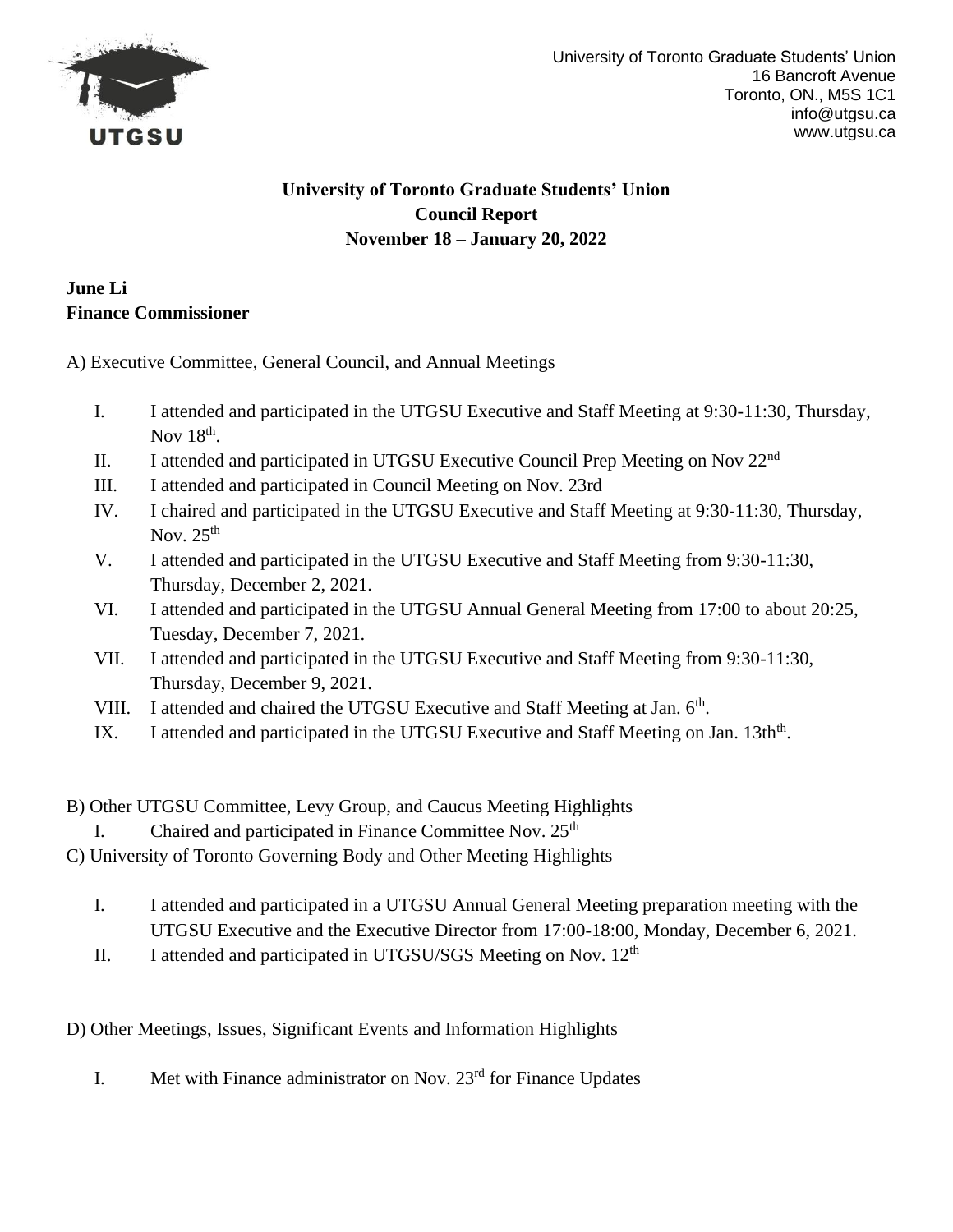

University of Toronto Graduate Students' Union 16 Bancroft Avenue Toronto, ON., M5S 1C1 info@utgsu.ca www.utgsu.ca

- II. Met with Finance Administrator, Executive Director and Governance Commissioner on Nov 23rd to go over Budget and Audit
- III. Prepped meeting agenda and set up Finance Committee Meeting happening on Nov. 25th
- IV. Responded to email inquiries BGSEB account
- V. Reviewed and sent in comments to Kristen Reichold for the to be launched SGS web resource for Conflict Resolution
- VI. Emailed communications administrator regarding updating websites to open the conference bursary and Academic and Engagement Grants
- VII. Followed up with Finance administrator regarding cheque mailing for the Summer Conference Bursary Cycle Winners
- VIII. Responded to email inquires regarding conference bursary
- IX. Responded to email inquiries BGSEB account
- X. Set up meeting for the Basic Funding Initiative with Faculty of Music
- XI. Prepared AGM report
- XII. Met with External Commissioner and AFC  $3&4$  to discuss initiatives Jan  $10<sup>th</sup>$
- XIII. Went over Basic Funding Initiative Fac. Music survey to be launched and set up meeting for Jan 16th to coordinate
- XIV. Monitored and responded to emails from BGSEB, GCDF, an SCB accounts
- XV. Selected Award committee members for the BGSEB and GCDF applications and sent out email of notification
- XVI. Met with Faculty of Music students to finalize the launch of Basic Funding Initiative (BFI) Survey on Jan. 16th
- XVII. Created quiz and questions for mandatory online delivery of course union orientations
- XVIII. Met with Finance Administrator on Jan. 18th for updates on current awards and applications
- XIX. Met with Communications Director on Jan. 18th for the design of BFI promotional materials, and to coordinate the timing
- XX. Met with Governance Commissioner (VP of Finance) and Executive Director on Jan. 19th to go over end year goals with respect to establishing new student grants approved at the AGM
- XXI. Opened applications for the Student Conference Bursary
- XXII. Finalized survey for BFI
- XXIII. Monitored and responded to emails for Graduate Community Development Fund and Black Graduate Student Excellence Bursary accounts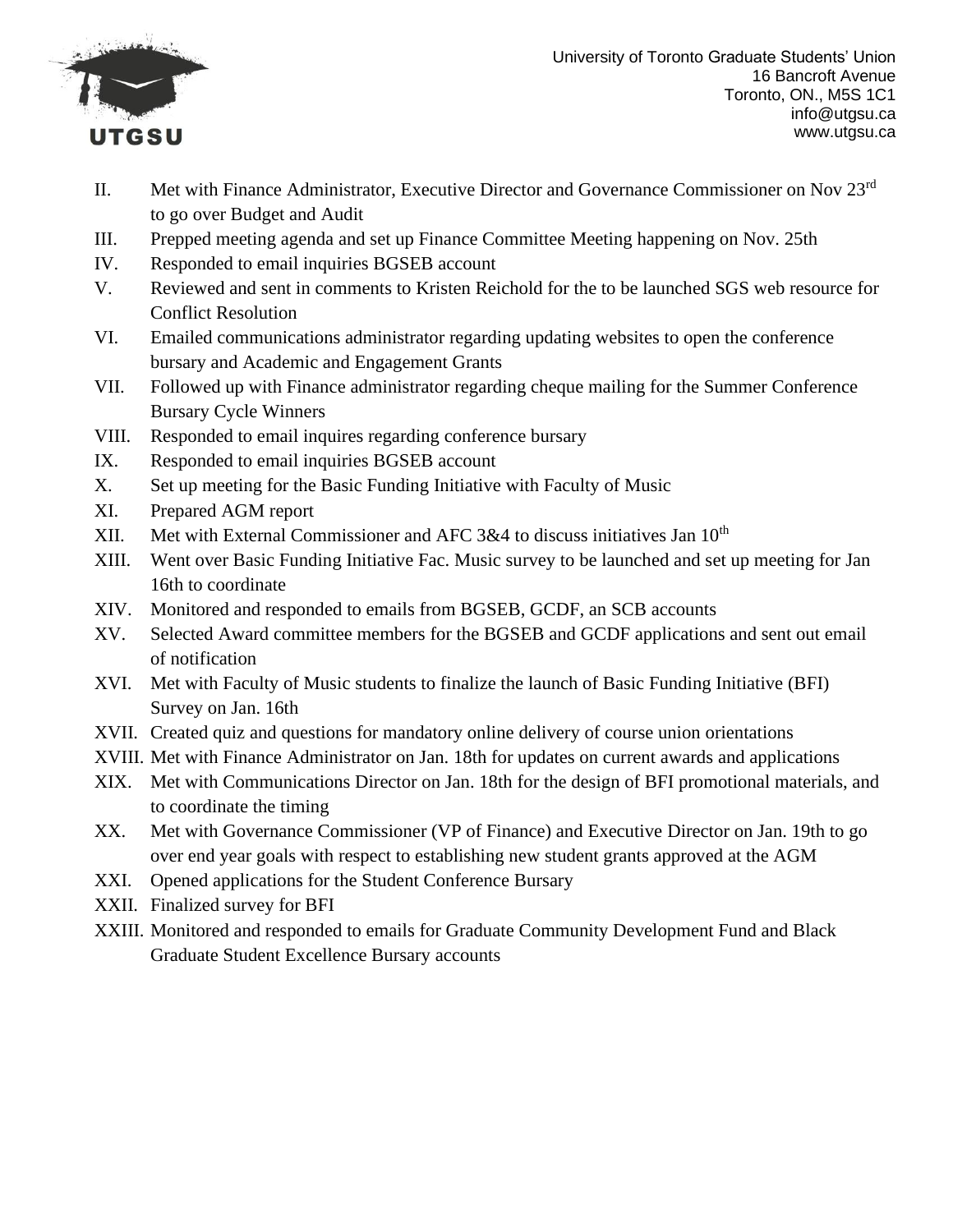

# **Dhanela Sivaparan Academics and Funding Commissioner Div 1&2**

A) Executive Committee, General Council, and Annual Meetings

- I. I attended and participated in the UTGSU Executive and Staff Meeting November 18, 2021.
- II. I attended and participated in a UTGSU Board of Directors preparation meeting with the Executive Committee and Executive Director November 22, 2021.
- III. I attended and participated in the UTGSU Board of Directors Meeting Tuesday, November 23, 2021.
- IV. I attended and participated in the UTGSU Executive and Staff Meeting November 25, 2021.
- V. I attended and participated in the UTGSU Executive and Staff Meeting December 2, 2021.
- VI. I attended and participated in the UTGSU Annual General Meeting, Tuesday, December 7, 2021.
- VII. I attended and participated in the UTGSU Executive and Staff Meeting Thursday, December 9, 2021.
- VIII. I attended and participated in the UTGSU Executive and Staff Meeting Thursday, January 6, 2022.
- IX. I attended and participated in the UTGSU Executive and Staff Meeting Thursday, January 13, 2022.

B) Other UTGSU Committee, Levy Group, and Caucus Meeting Highlights

- I. I corresponded with Women and Trans People caucus members regarding upcoming committee activities.
- II. I submitted an idea from caucuses and committees under my portfolio November 21, 2021 Executive and Staff Meeting agenda.
- III. I attended and participated in women and trans people caucus meeting Nov 22- 25, 2022.

C) University of Toronto Governing Body and Other Meeting Highlights

- I. I attended, presented at, and participated in the UTGSU's second Course Union Orientation event Thursday, November 18, 2021.
- II. I attended and participated in a meeting with the Executive Director, pertaining to accessibility and tech access and student advocacy concerns
- III. I attended and participated in a meeting of the University of Toronto Council of Student Services December 6, 2021.
- IV. I attended and participated in a meeting with University of Toronto Office of the Vice-Provost of Students December 6, 2021.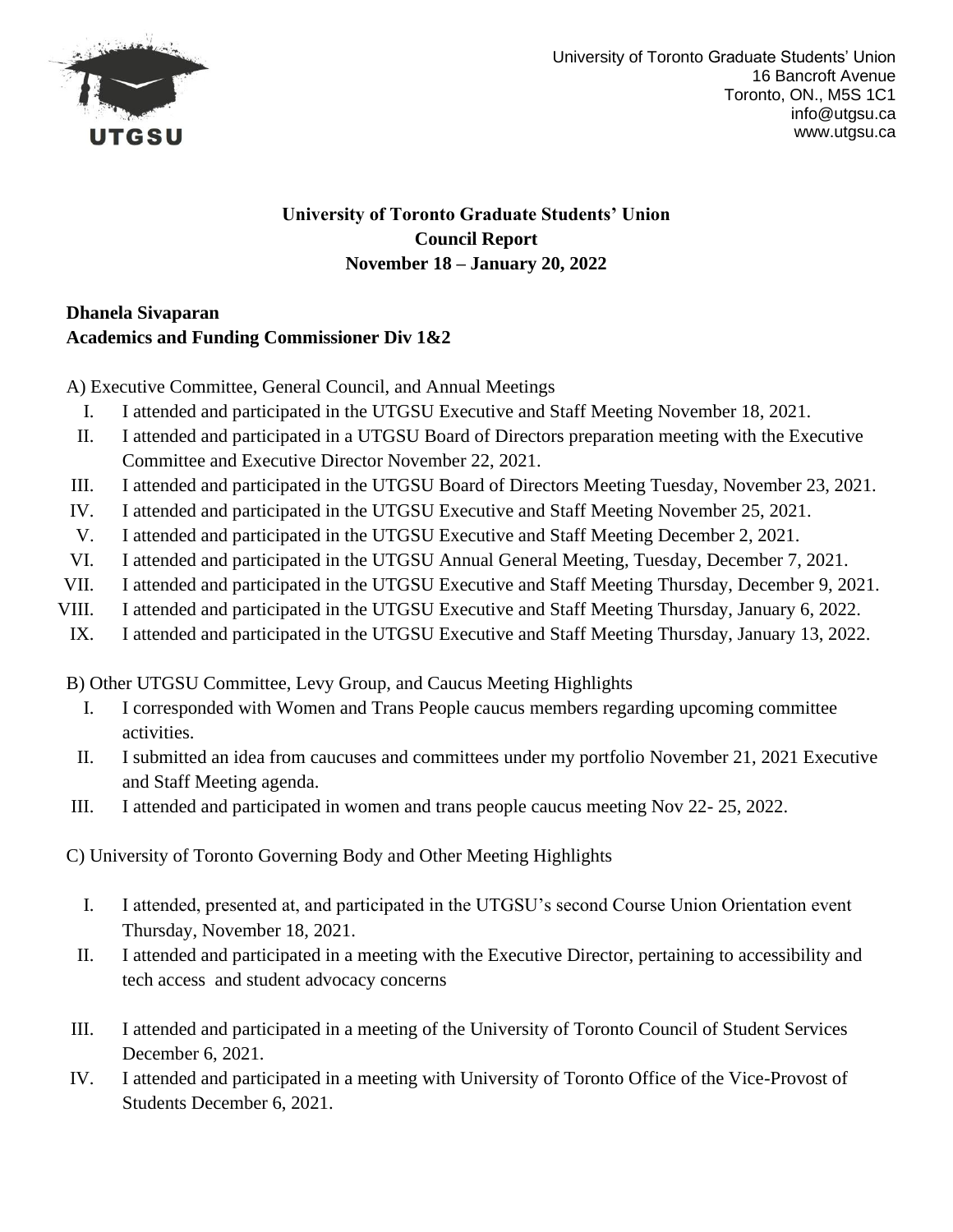

- V. I attended and participated in a UTGSU Annual General Meeting prep meeting with the UTGSU Executive and the Executive Director December 6, 2021.
- VI. I attended and participated in a call with the Executive Director from about student appeal and covid-19 vaccine status
- VII. I attended and participated in a University of Toronto Student Life Budget Committee meeting January 6, 2022.
- VIII. I attended and participated in a meeting with the SGS Dean from January 12, 2022.
	- IX. I attended and participated in a meeting with University of Toronto administrators from the University of Toronto University Planning COSS January 13, 2022.
	- X. I attended and participated in a University of Toronto Council on Student Services meeting January 13, 2022.
	- XI. I attended and participated in a University of Toronto Council on Student Services meeting, January 17, 2022.

D) Other Meetings, Issues, Significant Events and Information Highlights

- I. I held office hours from November 24-26, 2021.
- II. I responded to student advocacy matter and email inquires from student appeals Nov 23-24.
- III. I had a call with the Executive to discuss ideas related UTGSU topics/ FEB and March Campaign.
- IV. I had one on one meetings with grad students requesting to meet Dec 1-5, 2021.
- V. I talked to students in div 1&2 around tuition waiver and communications around emergency funds Dec 5, 2021
- VI. I met with External Commissioner to prep and discuss for UTGSU Course Orientation
- VII. I liaised with WTPC and BSA for potential partnership with the UTGSU.
- VIII. I liaised with University of Toronto Student Life University of Toronto Student Life regarding workshops and programing for div ½ students
	- IX. I completed all meeting minutes signatures, exec weekly reports and event proposals from Dec 6- 10pm
	- X. I checked my emails and responded to all student and external questions related to representation and advocacy Jan 18-20, 2021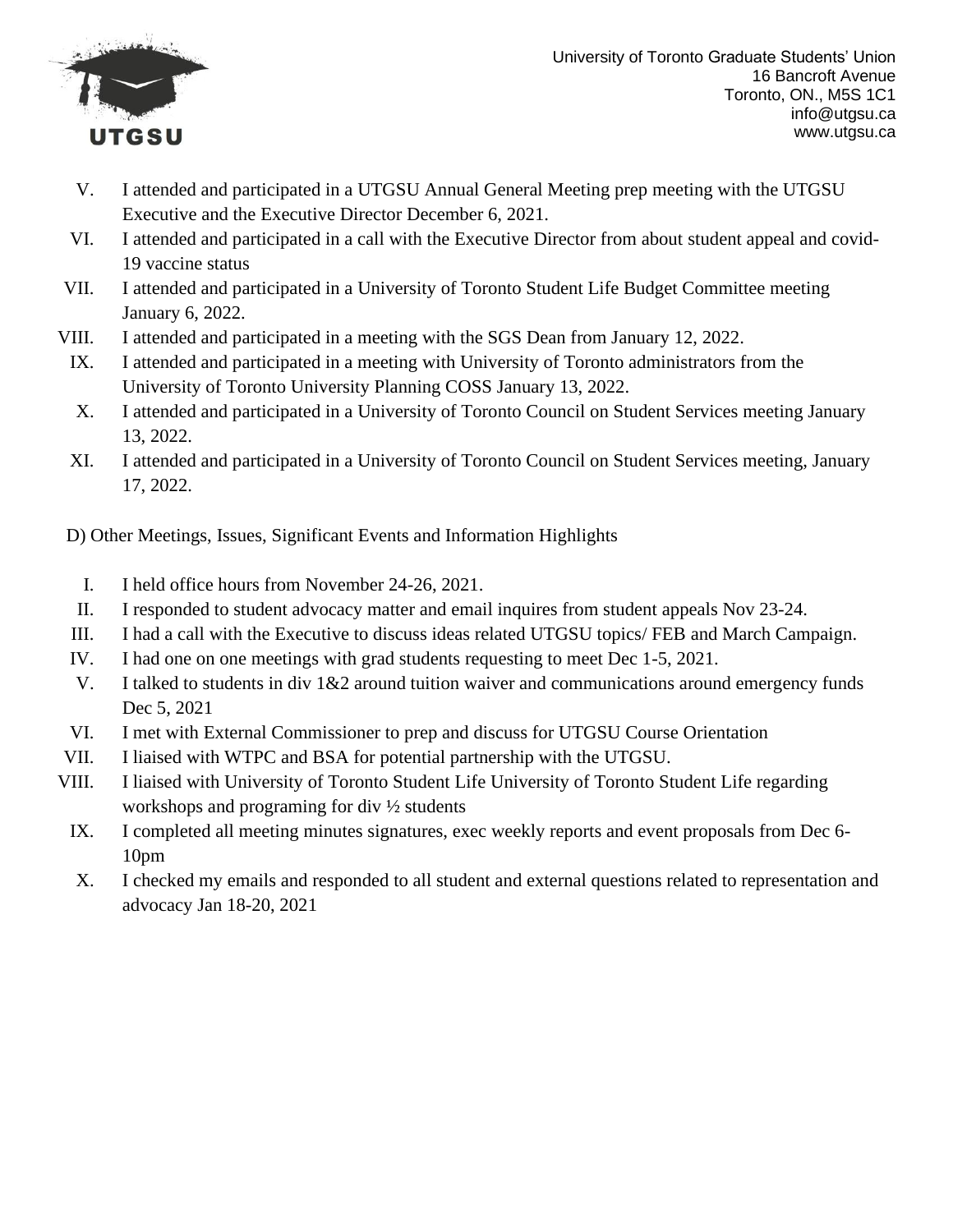

### **Danielle Karakas Academics and Funding Commissioner Div 3&4**

A) Executive Committee, General Council, and Annual Meetings

- I. I attended and participated in the UTGSU Executive and Staff Meeting at 9:30-11:30, Thursday, Nov  $18<sup>th</sup>$ .
- II. I attended and participated in UTGSU Executive Council Prep Meeting on Nov 22nd
- III. I attended and participated in Council Meeting on Nov. 23rd
- IV. I attended and participated in the UTGSU Executive and Staff Meeting at 9:30-11:30, Thursday, Nov.  $25<sup>th</sup>$
- V. I attended and participated in the UTGSU Executive and Staff Meeting from 9:30-11:30, Thursday, December 2, 2021.
- VI. I attended and participated in the UTGSU Annual General Meeting from 17:00 to about 20:25, Tuesday, December 7, 2021.
- VII. I attended and participated in the UTGSU Executive and Staff Meeting from 9:30-11:30, Thursday, December 9, 2021.
- VIII. I attended and chaired the UTGSU Executive and Staff Meeting at Jan. 6<sup>th</sup>.
- IX. I attended and participated in the UTGSU Executive and Staff Meeting on Jan. 13th<sup>th</sup>.
- B) Other UTGSU Committee, Levy Group, and Caucus Meeting Highlights
	- I. None took place during this time.
- C) University of Toronto Governing Body and Other Meeting Highlights
	- I. I attended and participated in the SGS meeting on January  $11<sup>th</sup>$ , 2022. Extension of tuition waivers and food security funding was discussed.
	- II. I attended and participated in a UTGSU Annual General Meeting preparation meeting with the UTGSU Executive and the Executive Director from 17:00-18:00, Monday, December 6, 2021.
	- III. I attended and participated in UTGSU/SGS Meeting on Nov.  $12<sup>th</sup>$  where tuition waivers were discussed.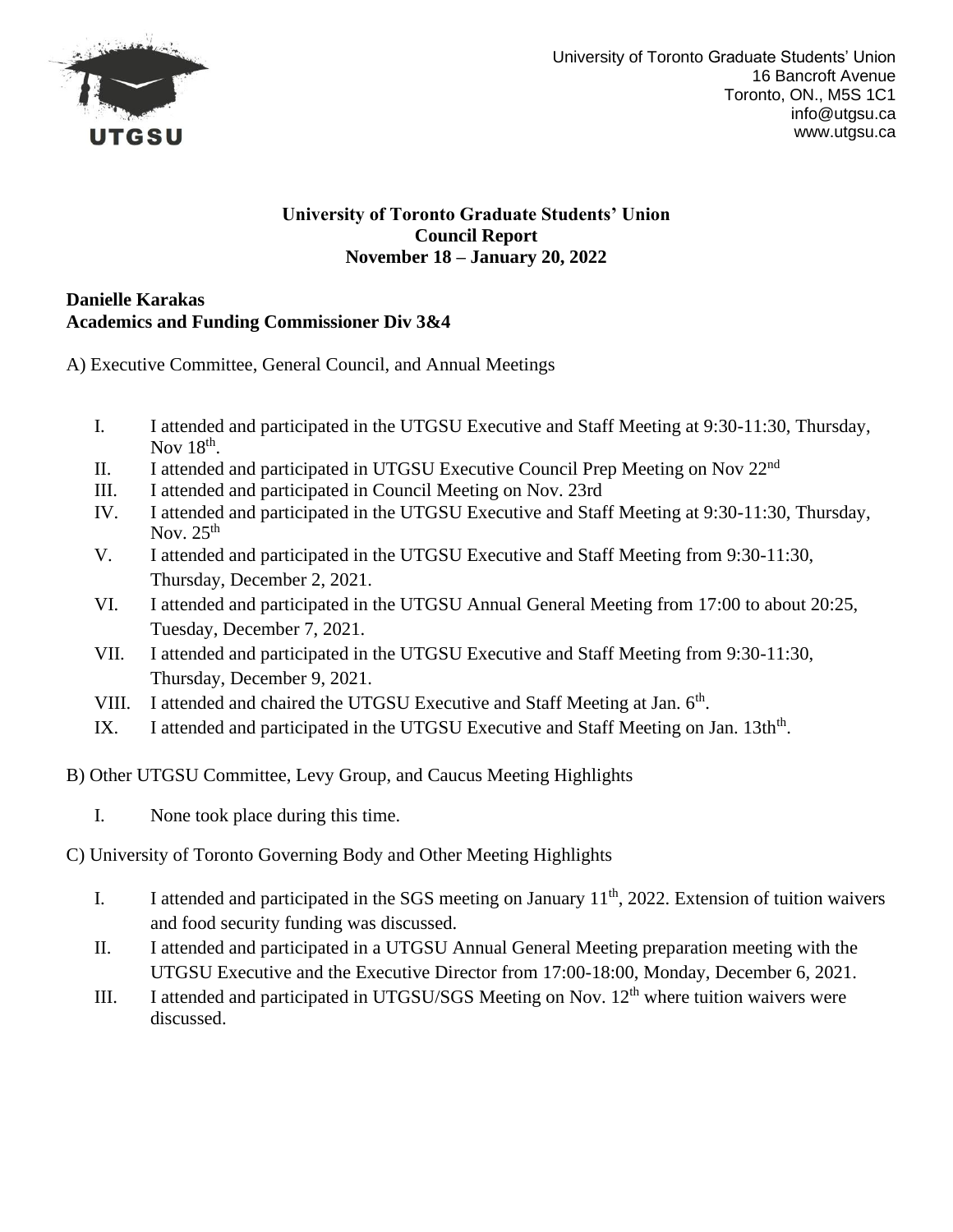

D) Other Meetings, Issues, Significant Events and Information Highlights

- I. Had meeting with UTSU and Emergency Food Bank pertaining to joint food security on January 19<sup>th</sup>, 2021.
- II. Scheduled meeting with Grad Minds and Emergency Food Bank.
- III. Had prep meeting with Emergency Meeting on January  $13<sup>th</sup>$ , 2021. Discussed upcoming UTSU meeting and potential SGS funding.
- IV. Solicited executive advice and responded to student advocacy complaint on January 14<sup>th</sup>, 2021. Briefly met with ED regarding this matter.
- V. Had meeting with Emergency Food Bank on January  $11<sup>th</sup>$  2022 pertaining to funding.
- VI. Recorded course union presentation for virtual delivery.
- VII. Spoke to law students regarding potential know-your-rights tenant panel.
- VIII. Met with External Commissioner and AFC  $3&4$  to discuss initiatives Jan  $10<sup>th</sup>$ 
	- IX. Had brief meeting with student regarding sanction appeal request. Reviewed documents on December 8<sup>th</sup>, 2021.
	- X. Had brief meeting with emergency food bank on December  $8<sup>th</sup>$ , 2021 pertaining to funding request at AGM.
	- XI. I held student meeting pertaining to peer conflict on Dec 1<sup>st</sup>, 2021. Followed up with resources on Dec 2nd, 2021.
- XII. I followed up with student pertaining to escalated advocacy issue on Dec  $1<sup>st</sup>$ , 2021.
- XIII. Had brief meeting with emergency food bank on November  $30<sup>th</sup>$ , 2021 pertaining to funding request at AGM.
- XIV. Reviewed and provided suggestions for student document highlighting departmental mistreatment. Forwarded documents and summarized issue to the Dean of SGS on November 24<sup>th</sup>, 2021.
- XV. Reviewed and help edit student document explaining academic misconduct allegations for their upcoming appeal on November  $20<sup>th</sup>$  and November  $22<sup>nd</sup>$ . Had a brief meeting with the student each of these days following review.
- XVI. Followed up with Dean of SGS regarding escalated supervisory conflict forwarded on behalf of student.
- XVII. Responded to student inquiries regarding confidentiality in complaint processes.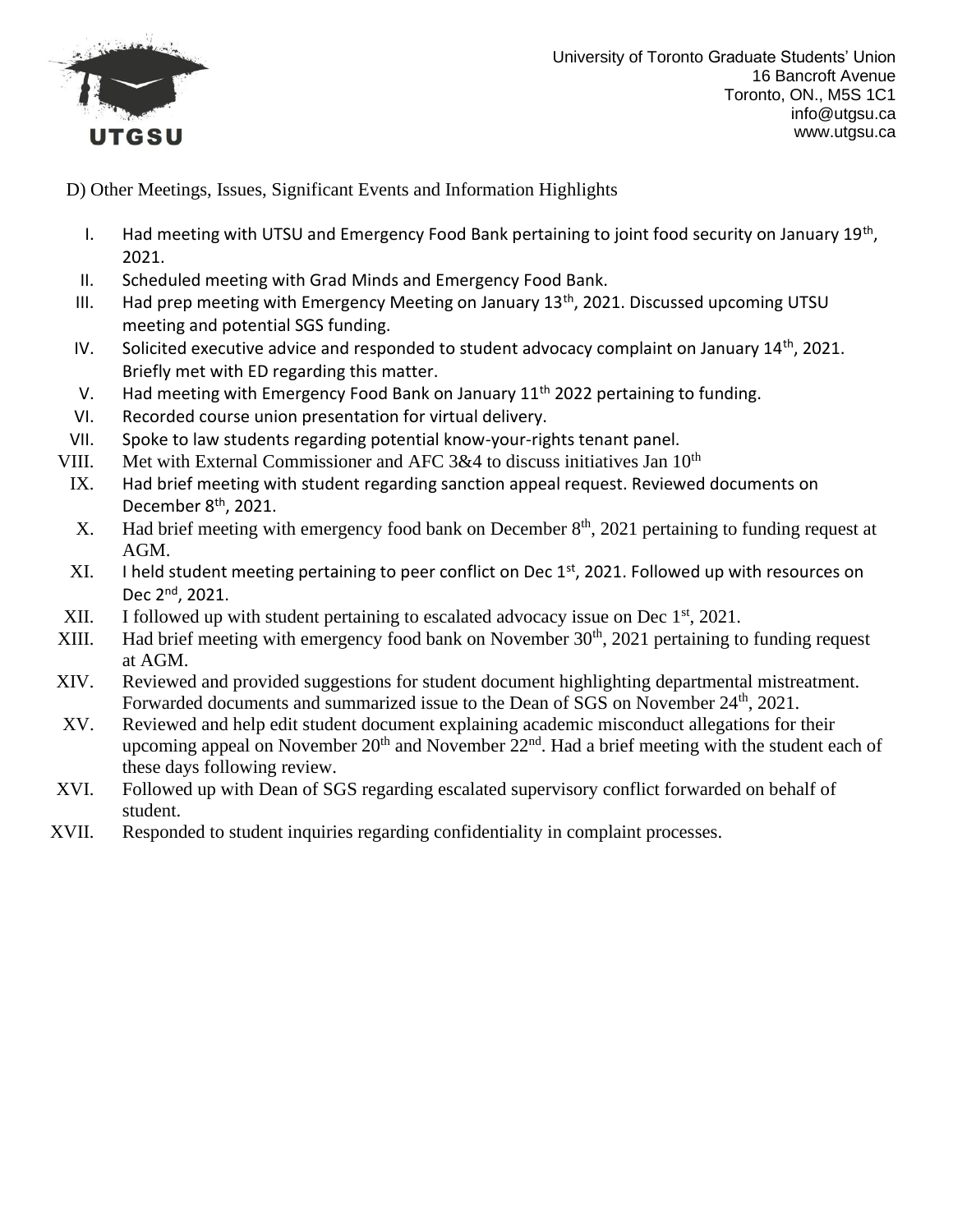

# **Lwanga Musisi University Governance Commissioner**

A) Executive Committee, General Council, and Annual Meetings

- I. I attended and participated in the UTGSU Executive and Staff Meeting on November 18th, 2021
- II. I attended and participated in the UTGSU Council Meeting on November 23rd, 2021
- III. I attended and participated in a Council Prep Meeting on November 22nd, 2021
- IV. I attended and participated in the UTGSU Executive and Staff Meeting on November 25th, 2021
- V. I attended and participated in the UTGSU Executive and Staff Meeting on December 2nd, 2021
- VI. I attended and participated in the UTGSU Annual General Meeting on December 7th, 2021
- VII. I attended and participated in the UTGSU Executive and Staff Meeting on December 9th, 2021
- VIII. I sent my regrets to the UTGSU Executive for the Exec and Staff Meeting on January 6th, 2022
	- X. I attended and participated in the UTGSU Executive and Staff Meeting on January 13th, 2022

B) Other UTGSU Committee, Levy Group, and Caucus Meeting Highlights

I. I plan to have a REG Committee meeting, and in the process of reaching out to members.

II. As vice-chair FinCom, I attended and participated in a UTGSU Finance committee meeting on November 25th, 2021.

III. I met with a voting member of the REG committee on strategizing how to refill the committee C) University of Toronto Governing Body and Other Meeting Highlights

- I. I (partially) attended the UAB Meeting on November 23rd, 2021
- II. I attended and participated in a meeting with the SGS Dean on Tuesday, January 12th, 2022
- III. I am in the process of preparing for our upcoming meeting with OVPS on January 27th, 2022

D) Other Meetings, Issues, Significant Events and Information Highlights

I. I am in talks with a student also a member of the Canadian Students for Sensible Drug Policy at UofT, a grassroots network of students and community members based at the University of Toronto committed to harm reduction, abolition, public health, drug policy reform, and social justice with regards to a possible UTGSU Collaboration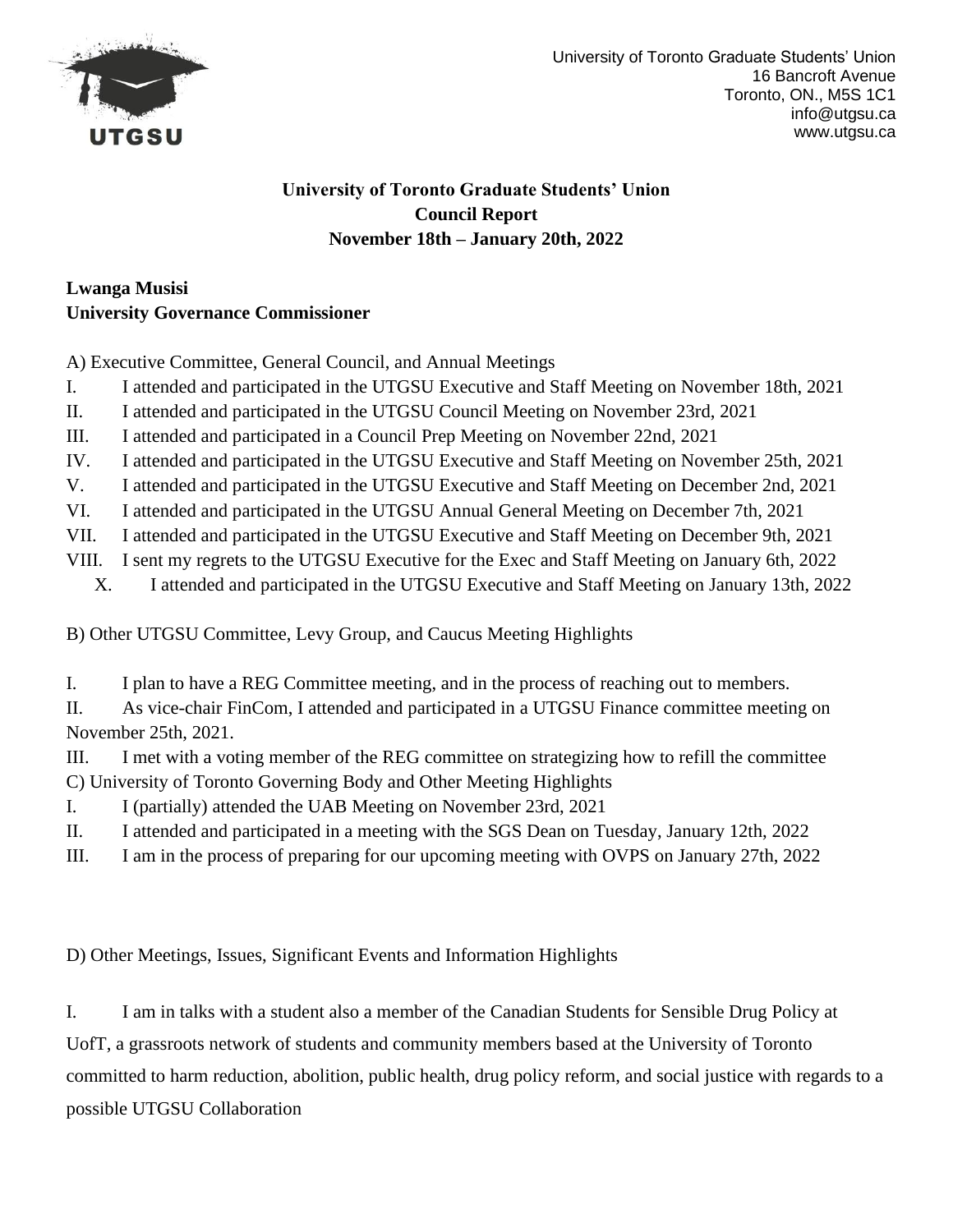

II. I participated in a Budget meeting alongside our ED, Finance Admin and Finance Commissioner on November 23rd, 2021

III. I attended and participated in a UMLAP Planning meeting on November 24th, 2021

IV. I reached out to Andrea V. with regards to a possible COPS OF CAMPUS collaboration

V. I met with our ED with regards to Campaign strategy

VI. I put a student with advocacy issues in touch with our membership and advocacy office. We are in the process of forging out a way forward

VII. I attended and participated in the Canadian Coalition for Youth, Peace and Security meeting: "Where Youth Inclusion meets Youth-Driven: Canadian Forum on the Road to Doha" on November 29th, 2021

VIII. I participated in a Budget meeting alongside our ED, Finance Admin and Finance Commissioner on December 1st, 2021 and also signed cheques

IX. I met with our ED with regards to Campaign strategy

X. I submitted my report for the AGM to our Internal Commissioner

XI. I put a student with advocacy issues in touch with our membership and advocacy office. We are in the process of forging out a way forward

XII. I attended and participated in a meeting re: Conflict Coaching alongside our Executive Director and Julian

XIII. I sent a response on behalf of the UTGSU Exec to the provost and vice provost with regards to an ongoing complaint

XIV. I registered for the upcoming Canadian Coalition for Youth, Peace & Security that will be hosting:

Where Youth Inclusion meets Youth Driven: Canadian Forum on the Road to Doha

XV. I have taken over the BGSEB Communications

XVI. I met with our ED with regards to term planning

XVII. I met with or finance admin with regards to term briefing

XVIII. I signed up for CFS-Ontario's Police-Free Campuses Working Group workshop. This workshop may help our efforts to challenge policing injustices on campus.

XIX. I met with our ED and Finance Commissioner with regards to term expectations and workflow

XX. I met with our finance admin with regards to pending financial business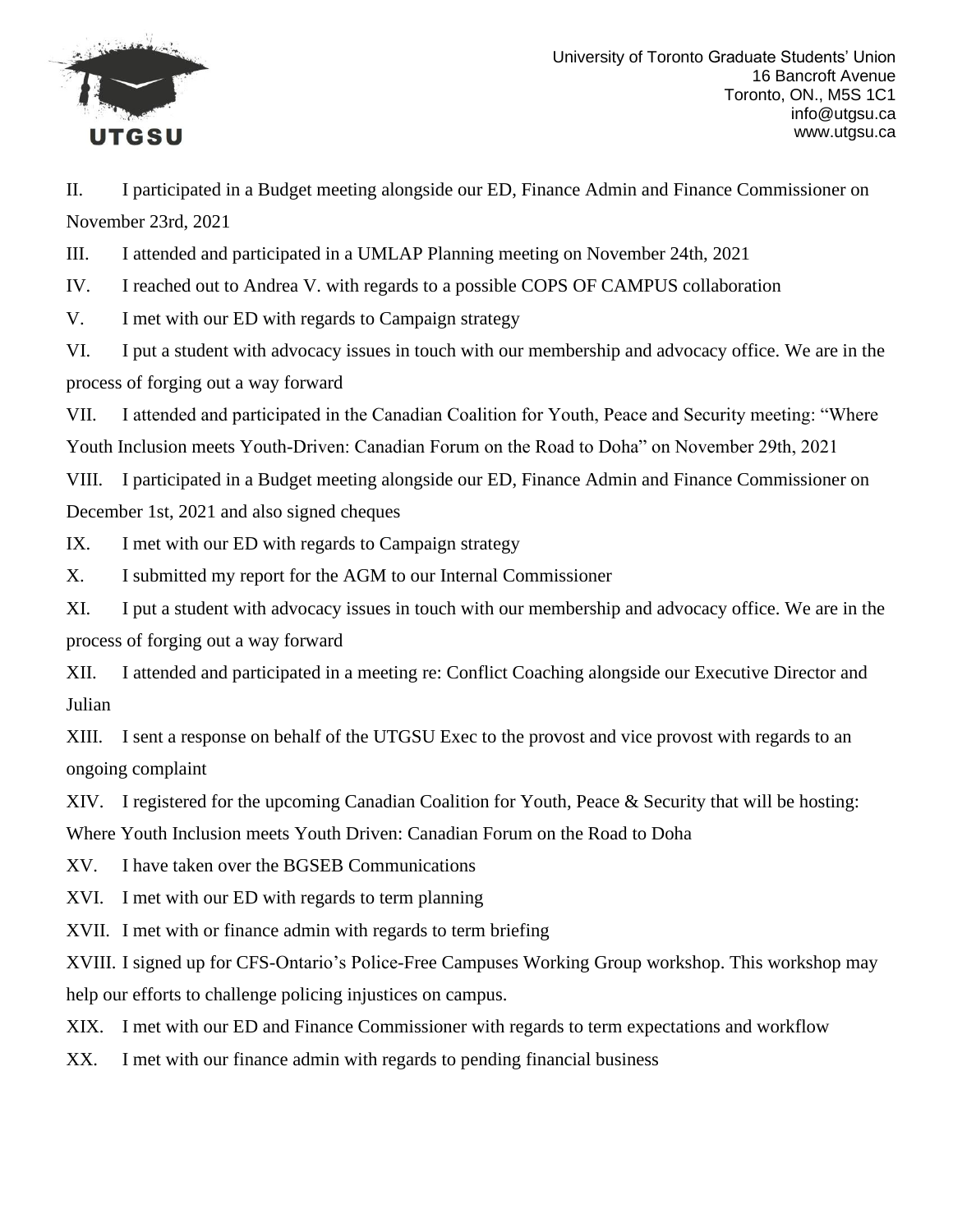

XXI. I met with our ED with regards to scheduling a consultation around the Indigenous students' award criteria

XXII. I attended and participated in a meeting our Finance Commissioner on Friday, January 14th, 2022

XXIII. I shared a Winter Term update from Admin with our staff and exec team

XXIV. I reached out to a student requesting advocacy with regards to tuition and leave of absence

XXV. I participated in discussion around office re-opening with the Executive committee

XXVI. I met with our Finance Commissioner and Executive Director on January 19th, 2022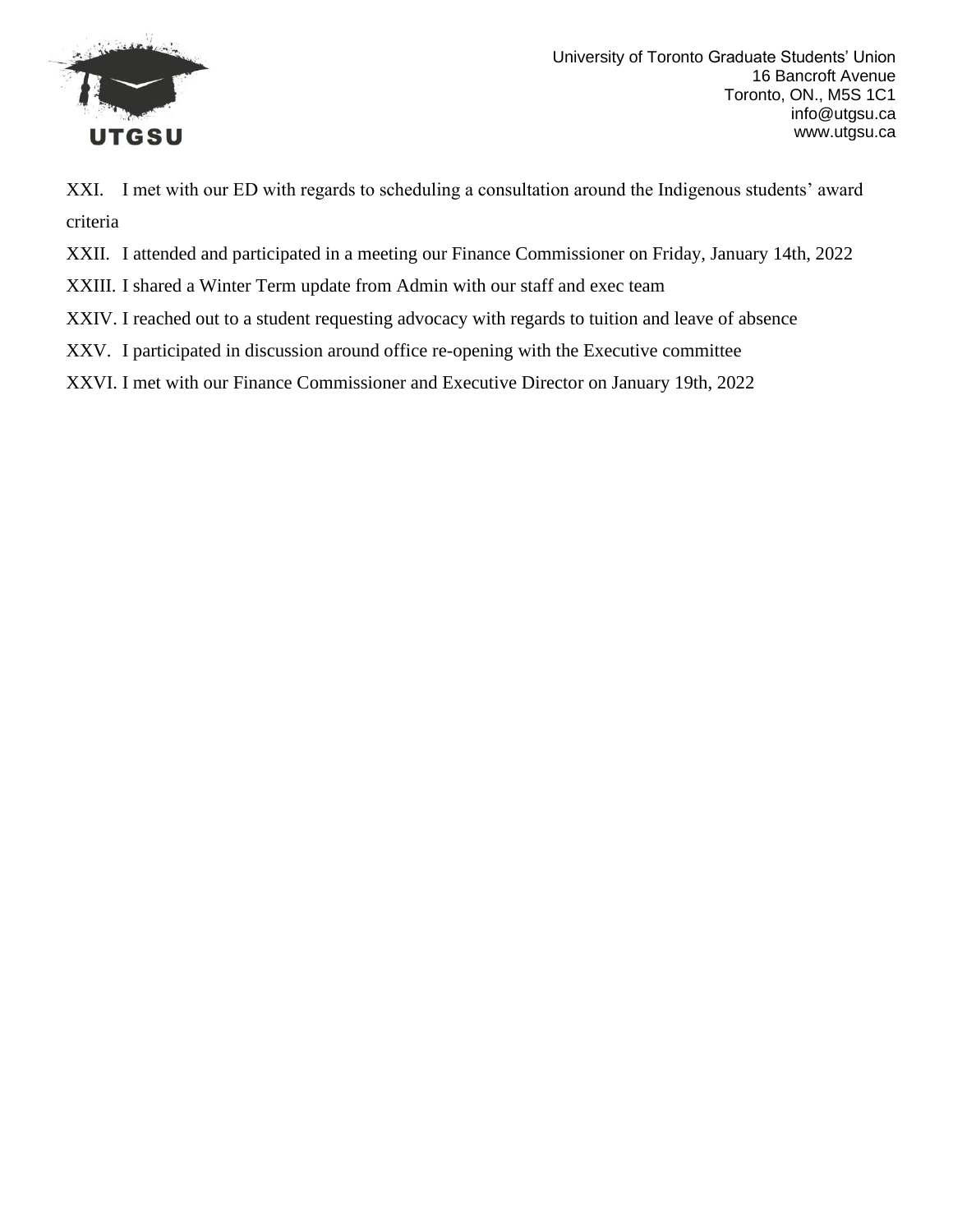

## **Sarah Alam Internal Commissioner**

A) Executive Committee, General Council, and Annual Meetings

- I. I organized, attended and participated in the UTGSU Executive and Staff Meeting on November 18th, 2021
- II. I organized, attended and participated in the UTGSU Council Meeting on November 23rd, 2021
- III. I organized, attended and participated in the UTGSU Executive and Staff Meeting on November 25th, 2021
- IV. I organized, attended and participated in the UTGSU Executive and Staff Meeting on December 2nd, 2021
- V. I organized, attended and participated in the UTGSU Annual General Meeting on December 7th, 2021
- VI. I organized, attended and participated in the UTGSU Executive and Staff Meeting on December 9th, 2021
- VII. I sent my regrets to the UTGSU Executive for the Exec and Staff Meeting on January 6th, 2022 as I was on leave on 6<sup>th</sup> and 7<sup>th</sup> January
- VIII. I organized, attended and participated in the UTGSU Executive and Staff Meeting on January 13th, 2022

B) Other UTGSU Committee, Levy Group, and Caucus Meeting Highlights

I. I attended the Equity and Advocacy Committee Meeting on Tuesday, November 30, 2021.

II. I did not hold the first and subsequent Policy and Operations Committee meeting which was due during the reporting period based on ongoing concerns with one of its members

C) University of Toronto Governing Body and Other Meeting Highlights

I. I attended and participated in UTGSU/SGS Meeting on Nov. 12th where raised family housing concerns.

II. I organized, attended and participated in a Council Prep Meeting on November 22nd, 2021

III. I organized, attended and participated in a UTGSU Annual General Meeting preparation meeting with the UTGSU Executive and the Executive Director from 17:00-18:00, Monday, December 6, 2021.